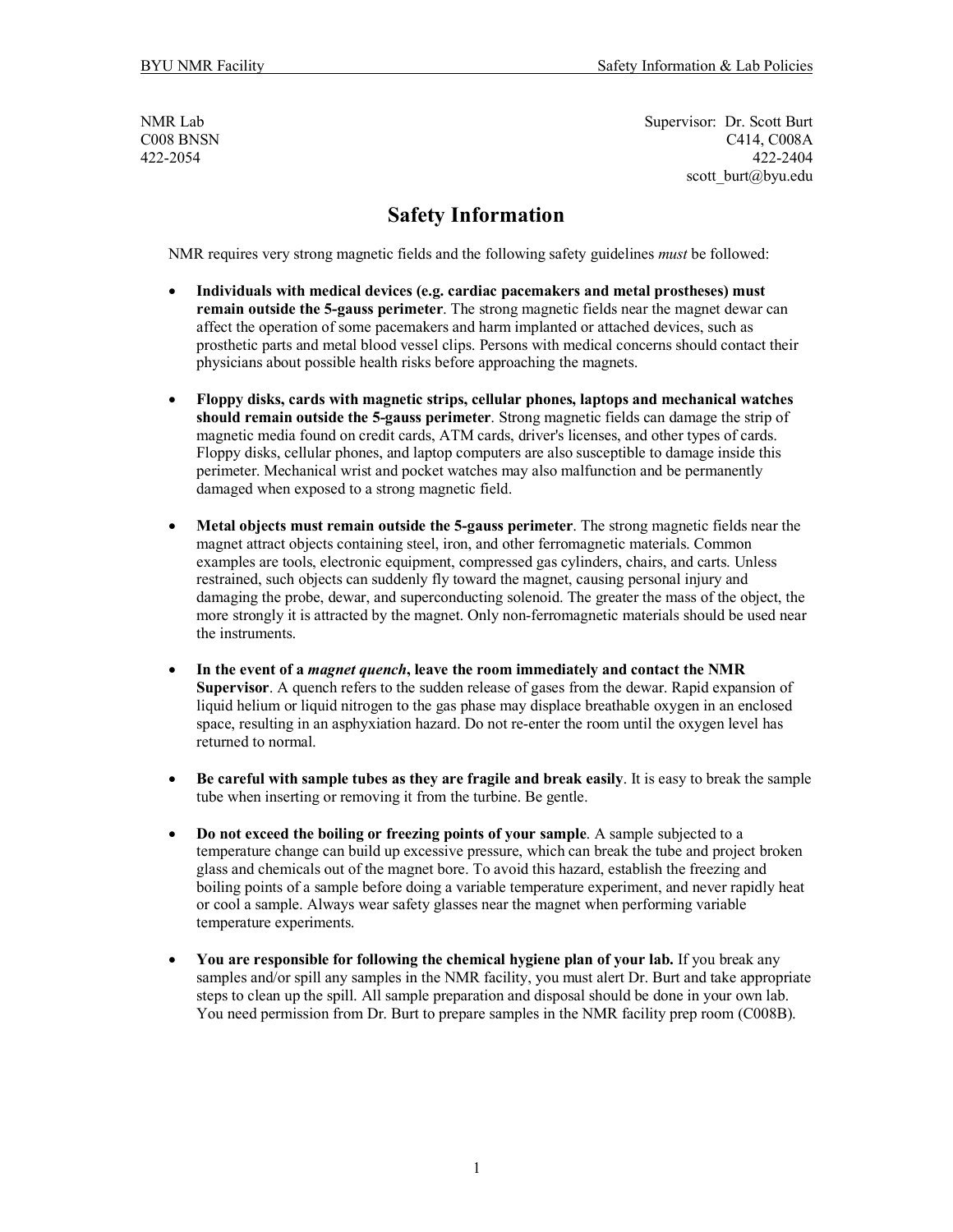## **Policies**

You must follow these policies if you want to use the NMR facility.

- **Chemicals** The NMR Facility is *not* a wet lab.
	- o No chemical transfers are to be done in the lobby, by the computers or the magnets.
	- o All samples should be prepared in an NMR tube *before* entering the lab. You must remove your sample and dispose of it properly in your own lab.
	- o If your experiment requires immediate data acquisition after titrating a sample, you *must* use the preparation room (C008B). However, you should alert Dr. Burt and you must clean up after yourself.
	- o Alert Dr. Burt of any chemical spills or broken NMR tubes regardless of how small it may appear. This is particularly true if the sample breaks inside the magnet; if such an incident is not immediately reported, it can lead to equipment damage costing thousands to tens of thousands of dollars to fix.
- **Samples/Clutter** *Do not* leave your samples lying around the lab. If you are working with several samples, please label each sample with your name and the date. Sample tags are available in the desk in the lobby (the drawer marked *Sample Tags*). You have spent a lot of time and effort to make your sample, don't lose all that hard work through carelessness.
	- o Unlabeled samples will be removed from the facility.
	- o Labeled samples more than a week old will be removed from the facility.
	- o Misc. glassware and other clutter (print outs etc.) left on the desks will be removed.
	- o **If you don't want to lose your stuff, take it with you when you leave or clearly label to whom it belongs, why it has been left there, and when it will be removed.**
- **Scheduling time on the instrument** You *must* schedule time on the Varian instruments using the scheduling page. Courses like Chem 465 have blocks of time already scheduled; students who need magnet time on the Varian instruments outside of the scheduled class hours should ask their T.A. or Dr. Burt for help scheduling the magnet.
	- o If you are not scheduled to use the magnet, you may be kicked off the instrument at any time by someone who has scheduled time.
	- o If your experiment runs over your allotted time and into someone else's scheduled time your experiment may be terminated.
	- $\circ$  If you need to run exceptionally long experiments, schedule time overnight or during the weekends.
	- o Abuse of instrument time and lack of scheduling will result in termination of your NMR privileges.
	- o If you require special blocks of time or very large blocks of time, please speak with Dr. Burt and he can help schedule the instrument for you.
	- o If you are having trouble accessing the scheduling page, see Dr. Burt to ensure that your account has been added to the NMR user list.
- Your data You are responsible for saving your own data and making your own backups. If you acquire data using the study queue, your data will be automatically saved to the network drive. If you desire to make personal backups, you may copy your data to a USB drive. If you need assistance backing up your data, please ask Dr. Burt for help.